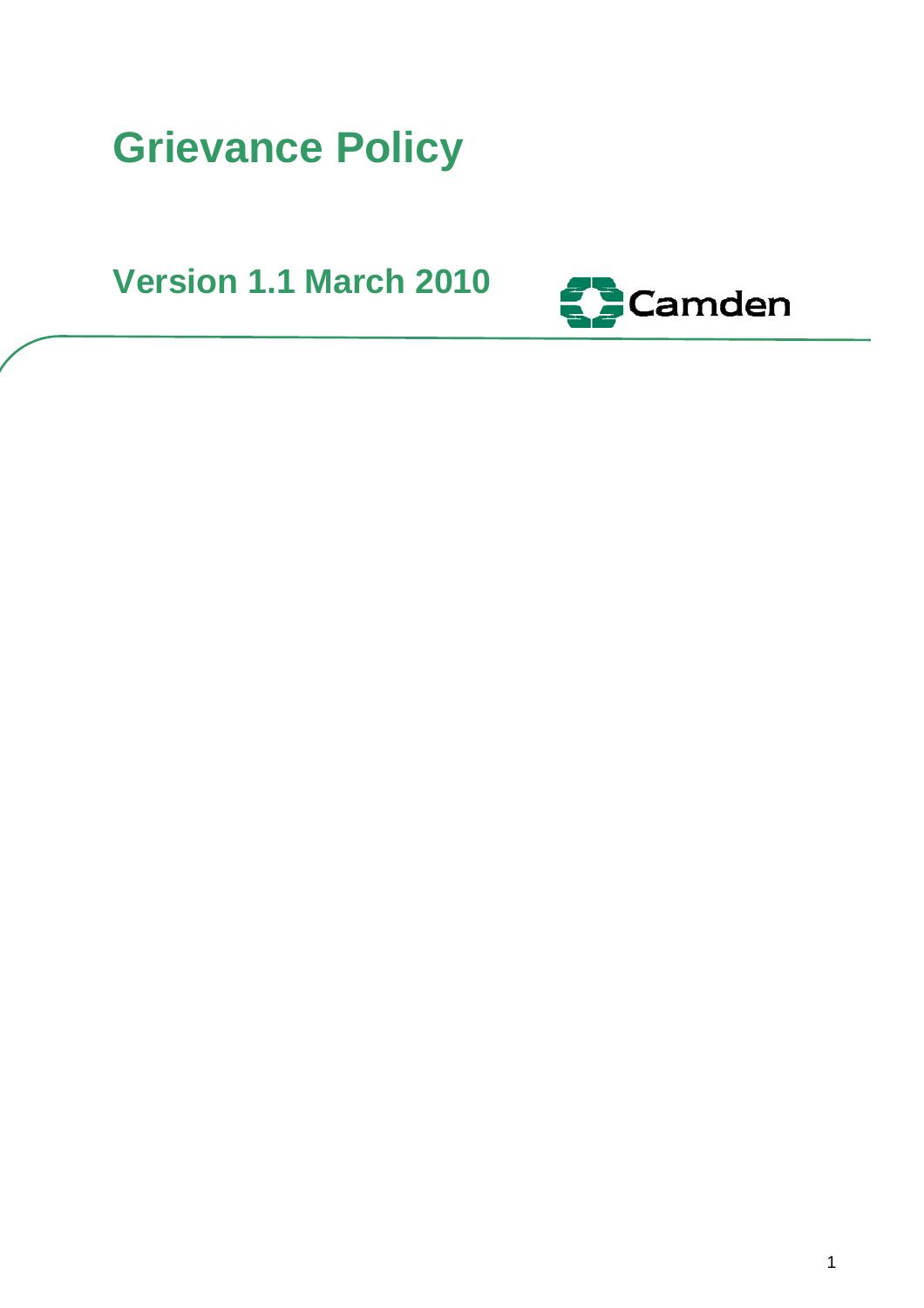#### **1. Policy statement**

- 1.1 Camden Council aims to be an organisation that employees want to join, enjoy working in, and are proud to contribute to. However, we understand that from time to time employees may become concerned about issues at work which affect them personally and conflict results.
- 1.2 The Council aims to encourage all of its employees and managers to resolve these issues at work quickly and informally, through open communications and as close to the source as possible.
- 1.3 This Grievance policy provides an overview of our approach. It should be read in conjunction with the accompanying Grievance procedure. Supplementary guidance is available on Camden Essentials.
- 1.4 This policy and associated documentation supersede the Grievance policy & procedure (November 2005).

#### **2. Policy scope**

- 2.1 The policy applies to all permanent and fixed-term employees of the Council.
- 2.2 The following types of grievance and work concerns will not be dealt with under this policy:
	- Grievances about matters subject to collective bargaining
	- Appeals against recruitment decisions
	- Appeals against job-grading decisions
	- Appeals against ring-fencing or redundancy selection (see the Organisational change procedure)
	- Complaints raised in the context of formal disciplinary action (see appeals in the Disciplinary procedure)
	- Grievances raised on behalf of two or more employees by a representative of a recognised trade union or other appropriate workplace representative.
	- Concerns over suspected breaches of the law (see the confidential whistle blowing line, where issues can be raised anonymously on 0800 374199). See further information on Essentials. For example, this Grievance policy should not be used where there is a suspicion of:
		- o A criminal offence (for example, if you believe fraudulent activity is taking place)
		- o Non-compliance with legal obligations (for example, if you believe the Council is acting in breach of environmental regulations)
		- o A miscarriage of justice
		- o Danger to health and safety, or
		- o Damage to the environment.
	- Work concerns about matters outside the Council's control, such as tax, national insurance, changes in the law, cannot be addressed using this policy and procedure.
	- Where there is a complaint about non-compliance with a procedure, and an appeal is provided for under the relevant procedure, that appeal provision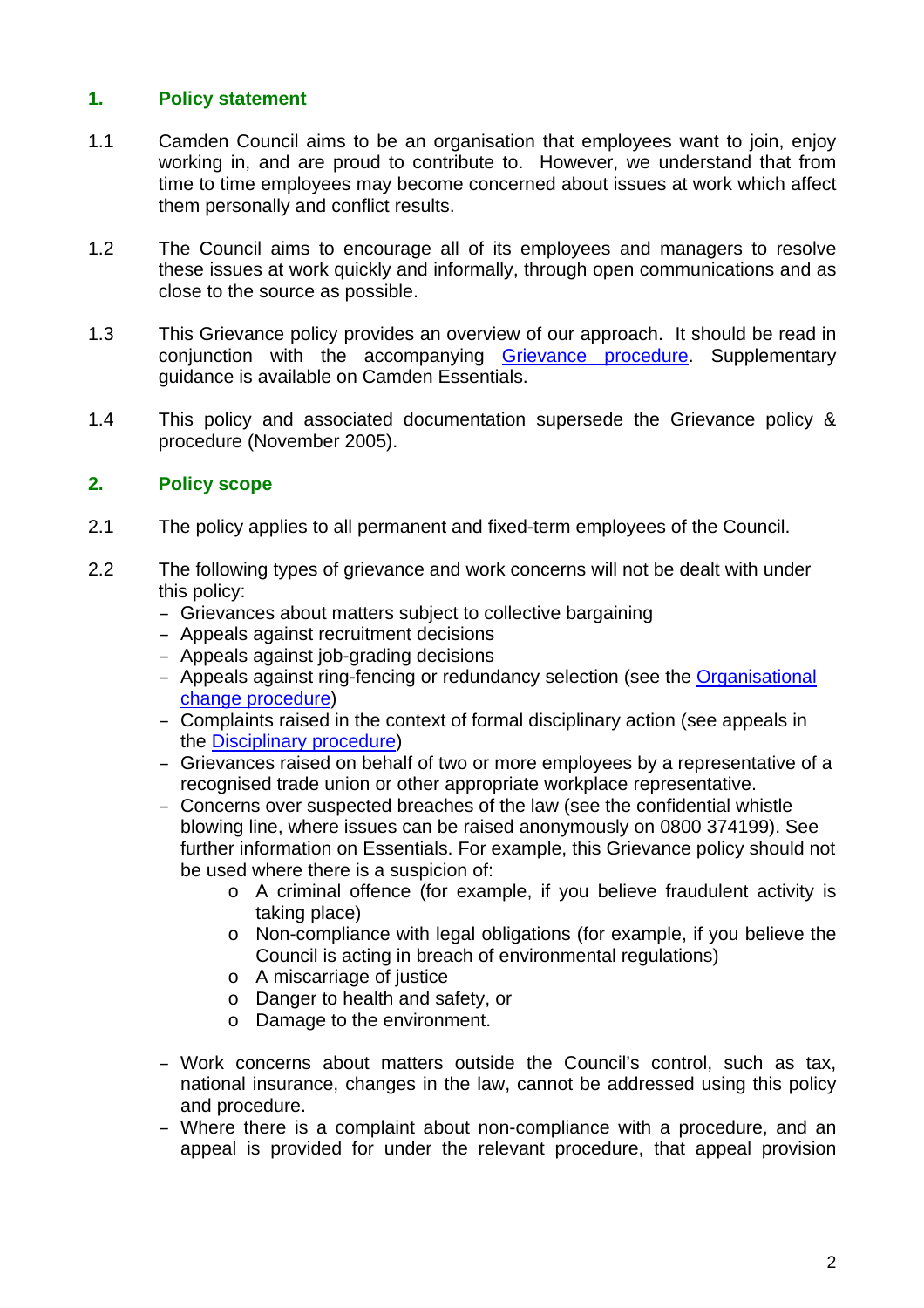should be used

Nothing in this list of exclusions will preclude the employee from raising a grievance with justification if s/he believes s/he has been the subject of an unlawfully discriminatory act.

2.3 Grievances raised after employment has ended will not be heard, however in exceptional cases for example where the concern relates to the safe guarding of children and vulnerable adults, the possibility of a modified grievance procedure will be offered. This allows the grievance to be managed by written correspondence without the requirement for a meeting and will not include the right of appeal.

#### **3. Key principles**

The main principles that underpin our approach are:

- 3.1 Employees are encouraged to speak to each other and talk to their manager and raise and settle any concerns that may arise as a matter of course as part of every day working relationships.
- 3.2 Employees should aim to settle work issues informally with their manager as quickly and as close to their source as possible before seeking resolution via the formal grievance procedure. Informal processes include offering the use of conflict resolution tools as mediation.
- 3.3 Managers should try to understand an employee's work concern, by giving careful consideration to the issues raised and the impact it has on the individual, and explore possible resolutions.
- 3.4 Where an informal approach has not resolved the concern, the matter can be dealt with by following the formal stages of the grievance procedure.
- 3.5 Any formal grievance will be dealt with fairly, consistently and as quickly as possible. The use of mediation will be offered to both parties to consider, where appropriate.
- 3.6 Managers will always consider the diversity context of their decision making before any final decision is reached, making sure that decisions are objectively taken and are non discriminatory.
- 3.7 The Grievance procedure is complementary to the use of performance improvement tools, including the provision of appropriate encouragement, advice, counselling or guidance, as well as coaching, training and development to address issues that arise.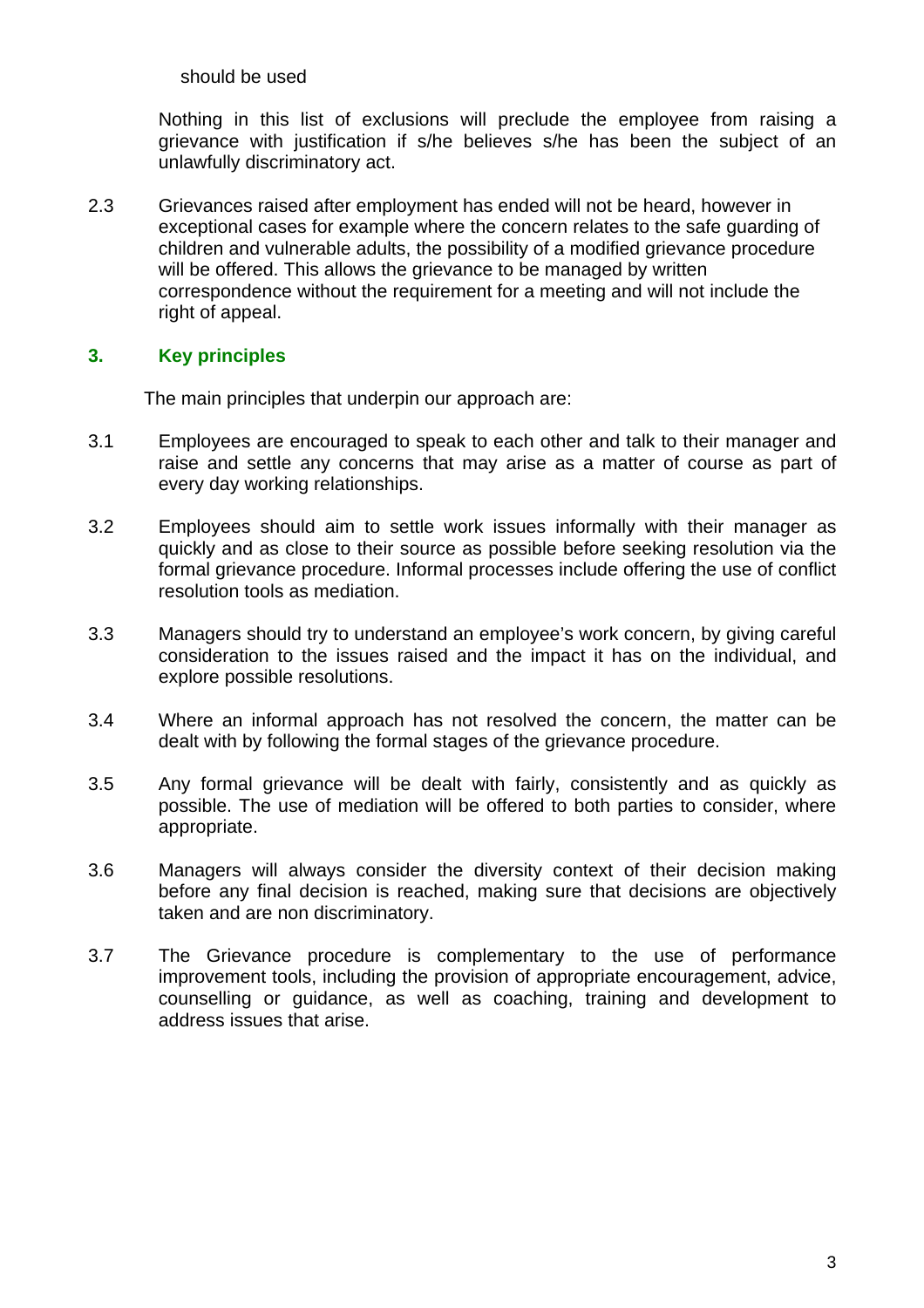## **4. Responsibilities**

- 4.1 Employee's responsibilities:
	- to raise concerns at an early stage.
	- to seek to resolve work concerns promptly with their line manager on an informal basis in the first instance.
	- to consider the possibility of mediation where appropriate.

#### 4.2 Manager's responsibilities:

- to seek to resolve work concerns promptly without unreasonable delays as close to their source as possible, using an informal approach.
- to consider possibility of mediation where appropriate.
- to keep the employee informed of progress through out the process
- to consider the diversity context of their decision making, seeking further advice where appropriate
- to ensure that grievances involving possible discriminatory actions are approached with due sensitivity with regard to dignity at work and other legislative provisions.
- to ensure solutions are implemented swiftly to ensure fair dispute resolution; minimising disruption to service delivery; reducing stress and impact on individual and team performance

## **5. Definitions**

| Grievances     | Concerns, problems or complaints that employees raise with their<br>employer via the formal procedure                                                                                                                                                                                                                                                                                                                                                                                                                                                                                                                                         |
|----------------|-----------------------------------------------------------------------------------------------------------------------------------------------------------------------------------------------------------------------------------------------------------------------------------------------------------------------------------------------------------------------------------------------------------------------------------------------------------------------------------------------------------------------------------------------------------------------------------------------------------------------------------------------|
| Mediation      | A voluntary process where the mediator helps two or more people in<br>dispute to attempt to reach an agreement.<br>It does not necessarily need to result in the complaint to be resolved in<br>it's entirety, but that a workable agreement is developed and honoured<br>by all parties. Mediation can only be considered where parties<br>voluntarily agree to participate.                                                                                                                                                                                                                                                                 |
| Companion      | At some meetings, like an investigation meeting, the employee may<br>choose to bring a trade union representative, a representative from an<br>internally self organised employee group or a work colleague. The<br>companion will not be allowed to speak on the employee's behalf, but<br>may ask for clarification on questions asked.                                                                                                                                                                                                                                                                                                     |
| Representative | At formal grievance or appeal hearings, the employee may be<br>represented by a trade union representative, a representative from an<br>internally self organised employee group or a work colleague. The<br>representative will be allowed to address the hearing to put and sum<br>up the case, respond on behalf of the employee to any views<br>expressed at meeting and to confer with the employee during the<br>hearing. Representatives do not have the right to answer any<br>questions on the employee's behalf, address the hearing without the<br>employee's permission or prevent the manager from explaining their<br>findings. |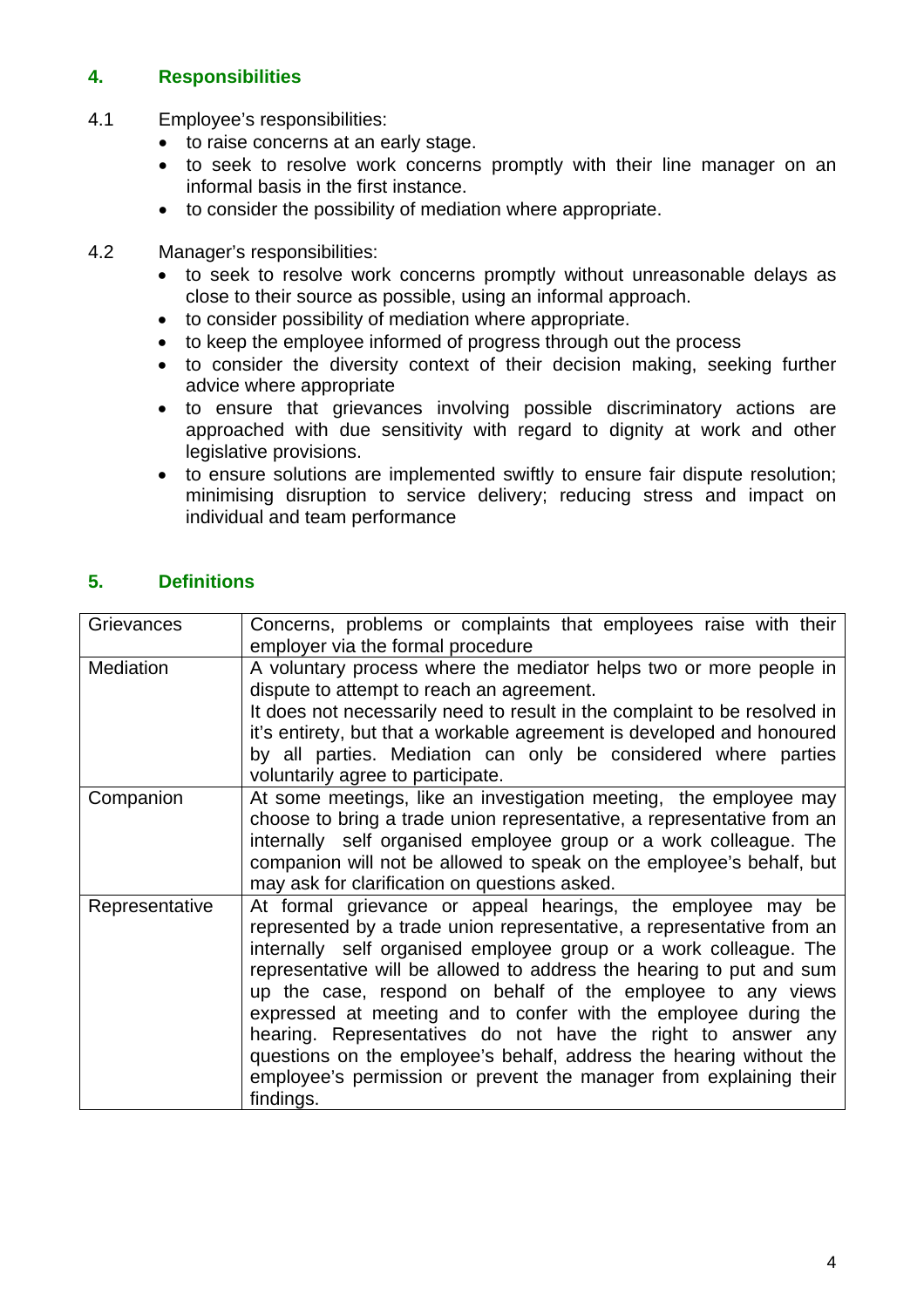| Compromised | In cases where the grievance is against the line manager (respondent),      |
|-------------|-----------------------------------------------------------------------------|
|             | it may be necessary to identify another manager at the same level to        |
|             | hear the grievance as an independent party. Where a complaint               |
|             | relates to the Dignity at Work Policy (or any other policy which relates    |
|             | to protection against unlawful discrimination i.e. race, sex, disability or |
|             | age discrimination or bullying and harassment) the line manager is          |
|             | usually considered compromised.                                             |

## **6. Summary of Grievance procedure**



#### **7. Supporting documents**

This policy is supported by the Grievance procedure, outlining the process to be followed in practice. Where relevant, further documents as guidelines, forms, templates, letters and Q&A's are listed within the Grievance procedure to support the effective implementation of this policy.

# **8. Relevant Legislation**

- Employment Act 2008
- Employment Rights Act 1996
- ACAS Code of Practice on disciplinary and grievances procedures 2009
- Disability Discrimination Act 1995 (as amended in 2005)
- Employments Relations Act 1999
- Employment Equality (age) Regulations 2006
- Employment Relations Act 1998
- Data Protection Act 1998
- Equality Act 2010
- For guidance: Disciplinary and grievances at work: the Acas guide2009

# **9. Relevant other policies**

- Dignity At Work policy
- Camden's Equality policy Tackling Inequality
- Managing Individual Performance
- Understanding Disability in Employment Guidelines for managers